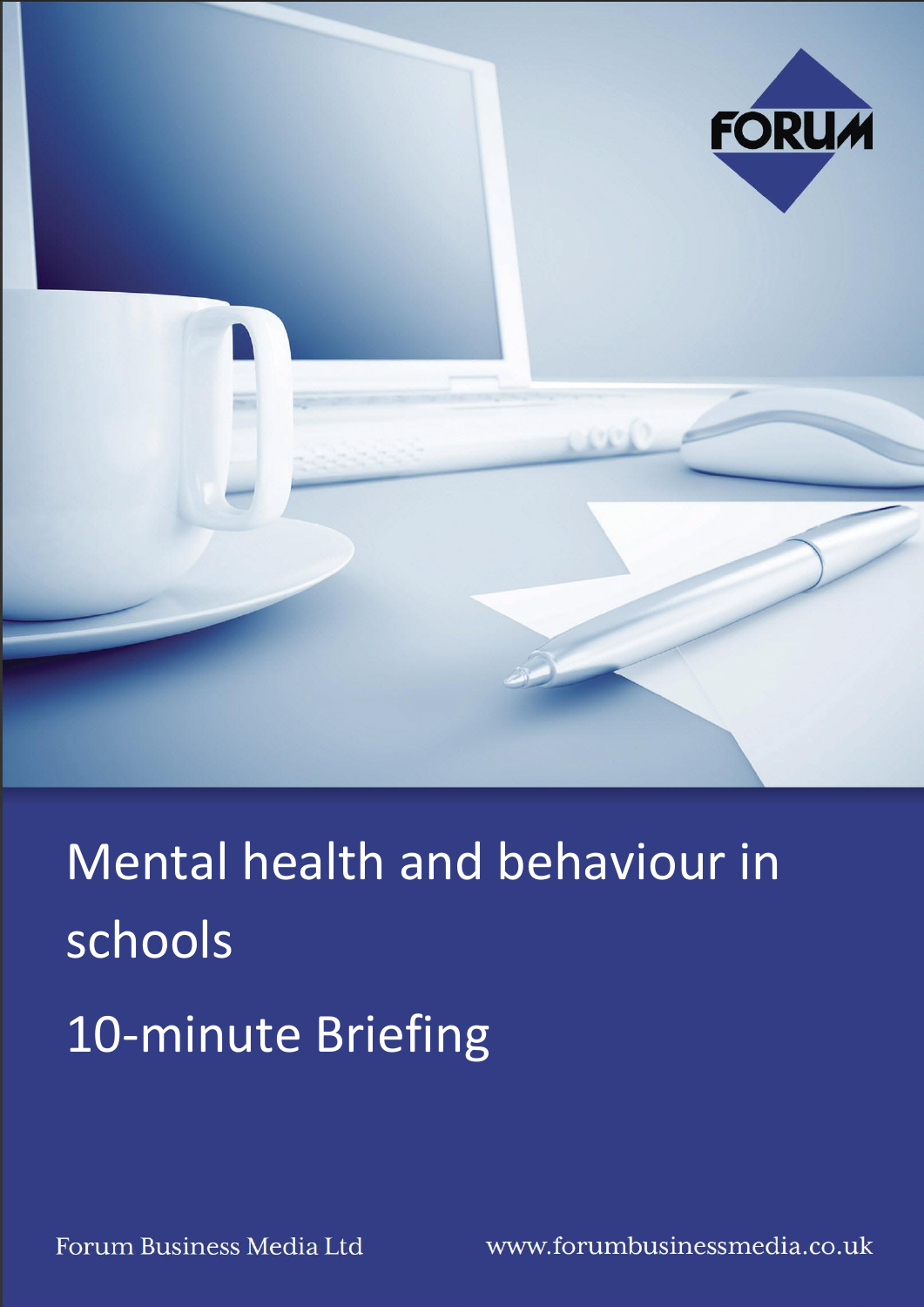#### **© Forum Business Media 2014**

Published by Forum Business Media Ltd, 3rd Floor Regal House, 70 London Road, Twickenham TW1 1QS.

All rights reserved. No part of this publication may be reproduced, stored in a retrieval system, or transmitted, in any form or by any means, electronic, mechanical, photocopying, recording or otherwise, without the prior written permission of Forum Business Media Ltd.

#### **Important disclaimer**

Although every effort has been made to ensure that the information contained in this report is correct at the time of publication, the publisher and the author accept no responsibility for any errors, text omissions or advice given in this publication.

Crown copyright material reproduced under licence C2009002533.

This report is intended to provide a summary of key points. Readers are advised that not every aspect of the document is contained in this report.

#### **To contact Forum Business Media Ltd:**

Telephone: +44 (0) 20 8941 8589 Fax: +44 (0) 20 8941 8389 Email: [cs@forumbusinessmedia.co.uk](mailto:cs@forumbusinessmedia.co.uk) Website: [www.forumbusinessmedia.co.uk](http://www.forumbusinessmedia.co.uk/)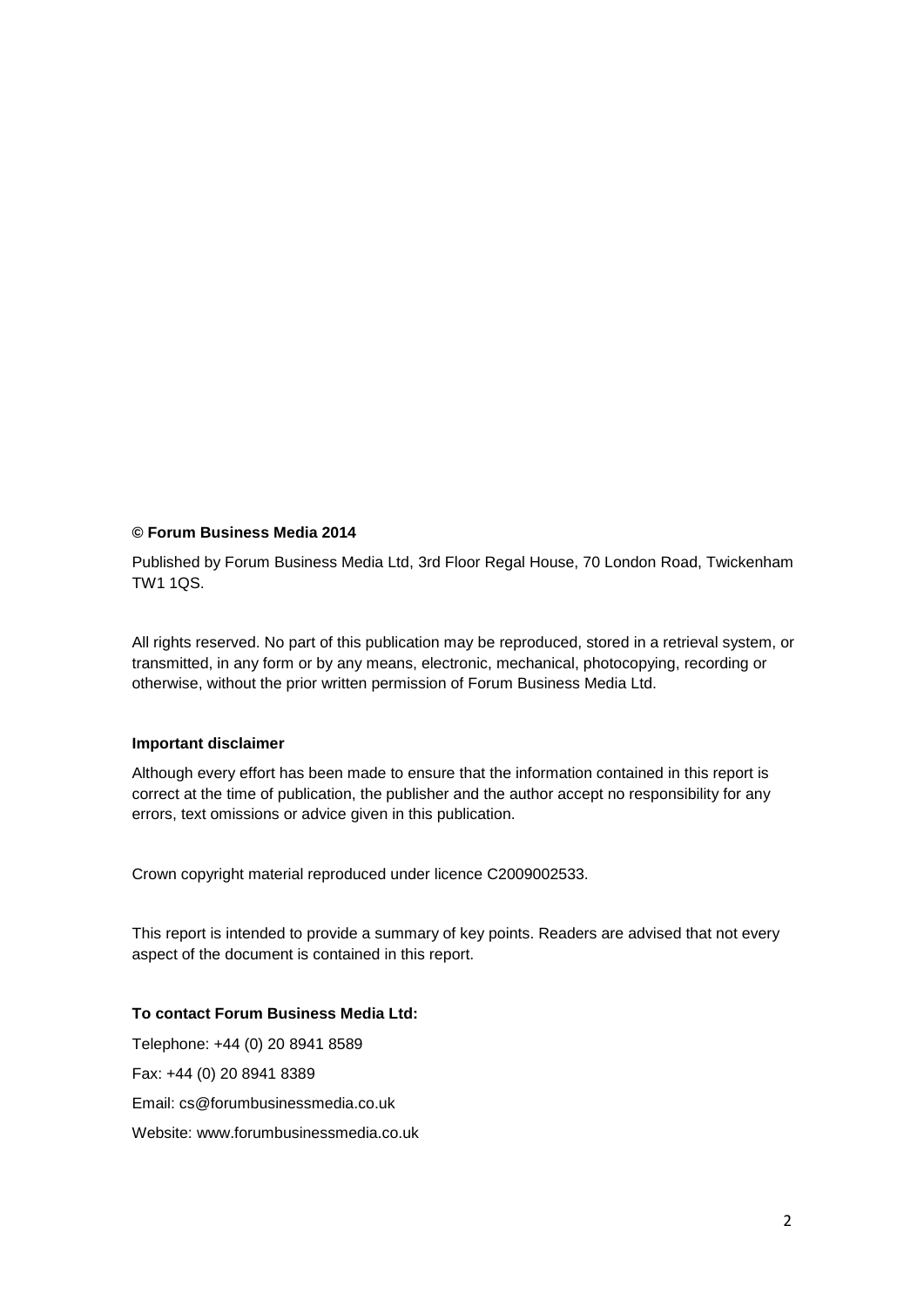## **Contents**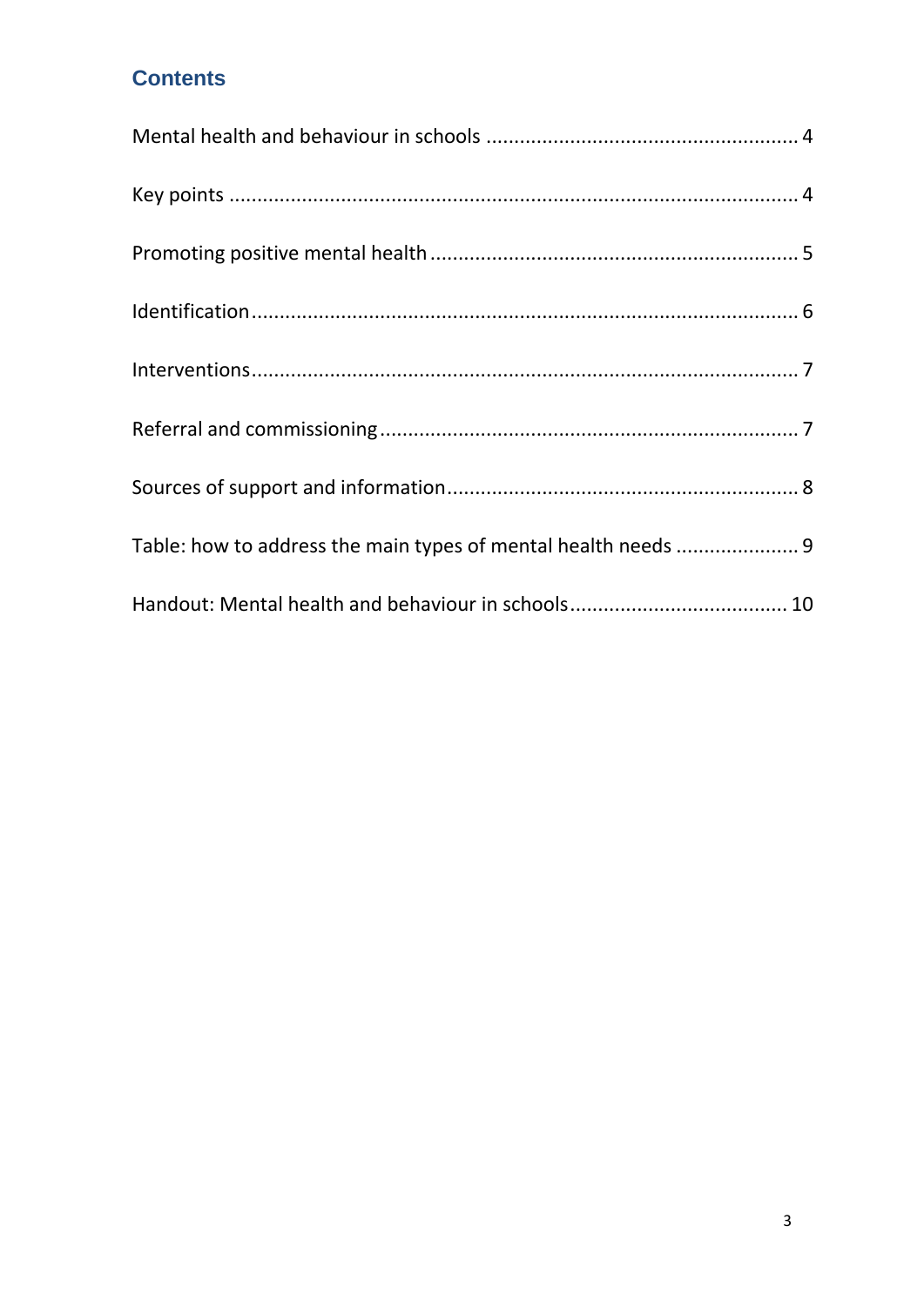## <span id="page-3-0"></span>**Mental health and behaviour in schools**

This document provides non-statutory advice which clarifies the responsibilities of schools and what can be done to support children and young people whose behaviour might be related to unmet mental health needs.

It aims to:

- Help schools promote positive mental health in their pupils
- Address those with less severe problems at an early stage and build their resilience
- Help schools identify and support pupils with more severe needs
- Help schools make referrals to specialist agencies such as Child and Adolescent Mental Health Services (CAMHS).

Mental health problems referred to in the guidance include:

- Emotional disorders, e.g. phobias, anxiety states and depression
- Conduct disorders, e.g. stealing, defiance, fire-setting, aggression and anti-social behaviour
- Hyperkinetic disorders, e.g. disturbance of activity and attention
- Developmental disorders, e.g. delay in acquiring certain skills such as speech, social ability or bladder control, primarily affecting children with autism and those with pervasive developmental disorders
- Attachment disorders, e.g. children who are markedly distressed or socially impaired as a result of an extremely abnormal pattern of attachment to parents or major care givers
- Other mental health problems including eating disorders, habit disorders, post-traumatic stress syndromes, somatic disorders, and psychotic disorders, e.g. schizophrenia and manic depressive disorder.

#### **The document in full**

*Mental health and behaviour in schools: Departmental advice for school staff* (Department for Education, June 2014) can be found in PDF format here: **[http://bit.ly/mental-health-and](http://bit.ly/mental-health-and-behaviour)[behaviour](http://bit.ly/mental-health-and-behaviour)**

### <span id="page-3-1"></span>**Key points**

- In order to help their pupils succeed, schools have a role to play in supporting them to be resilient and mentally healthy
- Where severe problems occur, schools should expect the child to get support elsewhere as well
- Schools should ensure that pupils and their families participate as fully as possible in decisions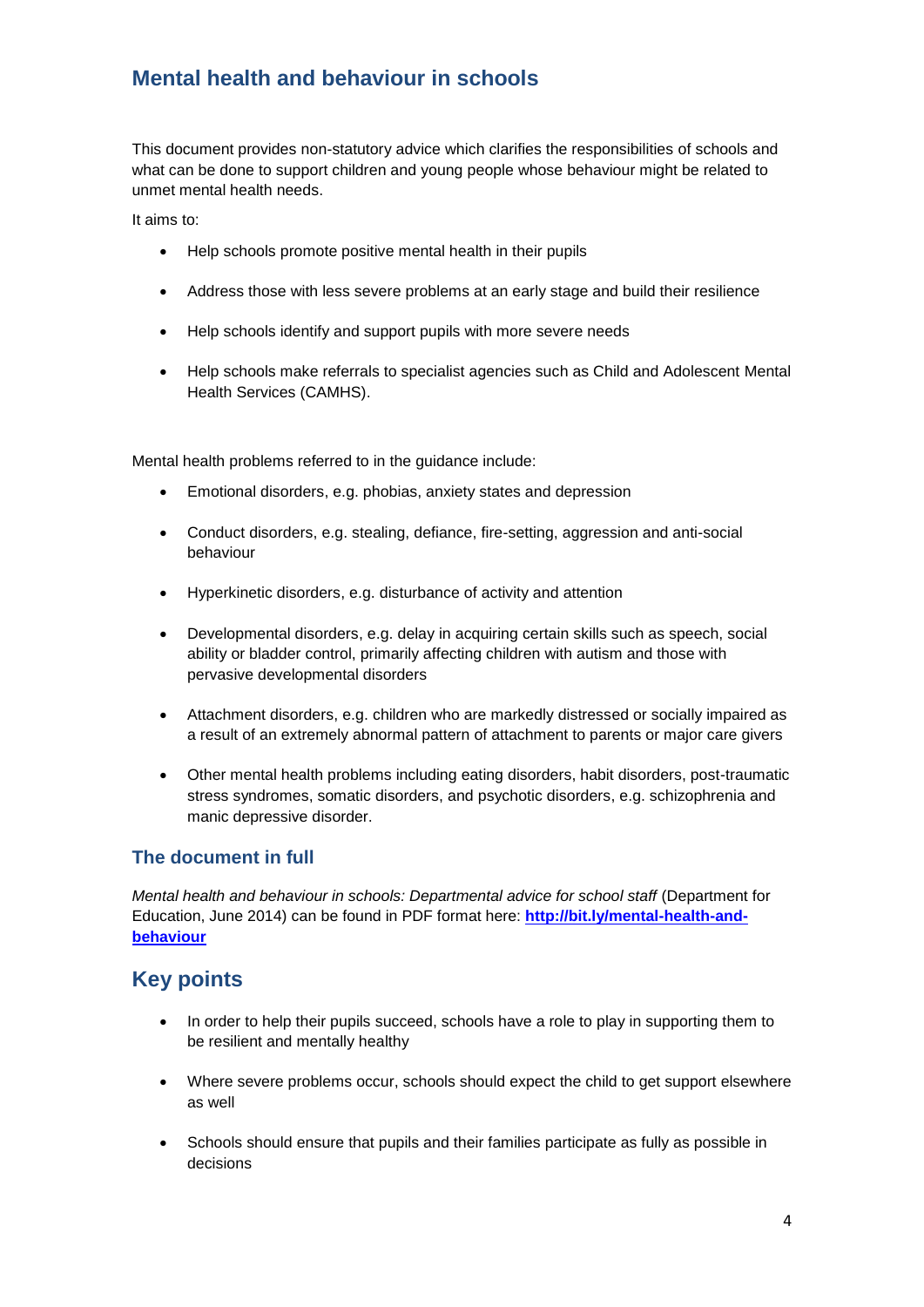- Schools can use the Strengths and Difficulties Questionnaire (SDQ) to help them judge whether individual pupils might be suffering from a diagnosable mental health problem
- MindEd is a useful free online training tool
- There are little things that schools can do to intervene early and strengthen resilience
- Schools can influence the health services that are commissioned locally through their local Health and Wellbeing Board
- There are national organisations offering materials, help and advice.

### <span id="page-4-0"></span>**Promoting positive mental health**

There are protective factors that enable children to be resilient when they encounter problems and challenges:

- A sense of self-esteem and confidence
- A belief in one's own self-efficacy and ability to deal with change and adaptation
- A repertoire of social problem-solving approaches.

Risk factors in schools include:

- Bullying
- Discrimination
- Breakdown in or lack of positive friendships
- Deviant peer influences
- Peer pressure
- Poor pupil to teacher relationships.

Protective factors in schools include:

- Clear policies on behaviour and bullying
- 'Open door' policy for children to raise problems
- A whole-school approach to promoting good mental health
- Positive classroom management
- A sense of belonging
- Positive peer influences.

Difficult events such as loss or separation can alter the balance between risk and protective factors for pupils. Schools can promote pupils' mental health through:

- A committed senior management team
- Setting high expectations of attainment for all pupils and providing consistent support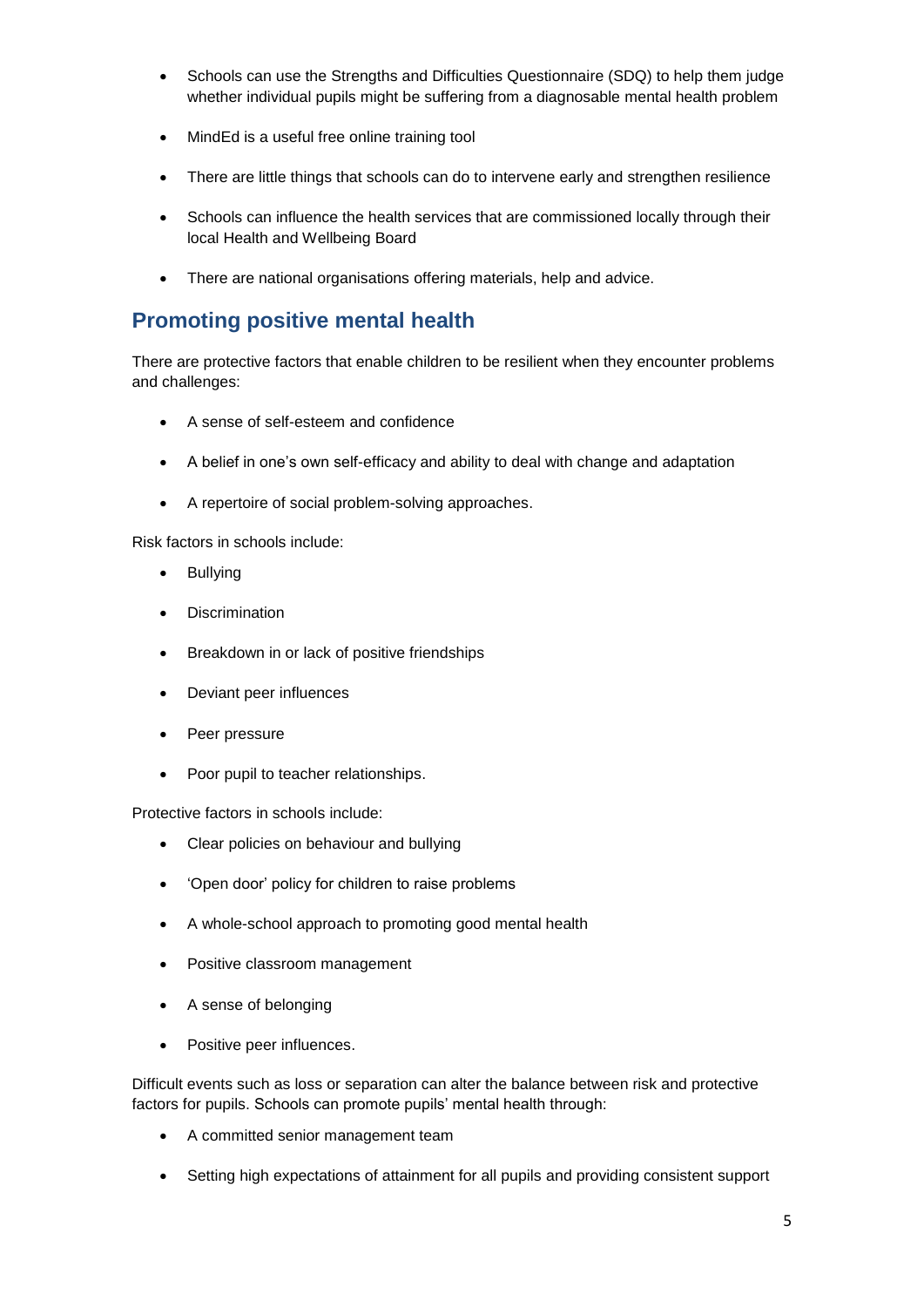- An effective strategic role for the qualified teacher who acts as the special educational needs co-ordinator
- Working with parents and carers as well as with the pupils themselves
- Continuous professional development for staff
- Clear systems and processes to help staff who identify children and young people with possible mental health problems
- Working with others to provide interventions for pupils with mental health problems that use a graduated approach to inform a clear cycle.

### <span id="page-5-0"></span>**Identification**

Consistent disruptive or withdrawn behaviour can be an indication of an underlying mental health problem. Only medical professionals should make a formal diagnosis of a mental health condition.

Schools can identify those who may be suffering from a mental health problem, or those at risk of developing one, through:

- Effective use of data
- An effective pastoral system with at least one member of staff knowing every pupil well.

Schools should also:

- Listen to parents' concerns
- Listen to pupils.

Evidence might be gathered through:

- Using the Strengths and Difficulties Questionnaire (SDQ)
- Assessing need using the Common Assessment Framework (CAF).

#### **When to refer**

After using the Strengths and Difficulties Questionnaire, pupils should be referred to CAMHS for a comprehensive assessment if a conduct disorder is suspected, or if the pupil has:

- Another mental health problem such as depression
- A neurodevelopmental condition such as ADHD
- A learning difficulty or disability
- A substance misuse problem.

A pupil might be identified as having special educational needs (SEN) due to their mental health problems and special provision might need to be made. This might include additional support from within the setting or require the involvement of specialist staff or support services. There might be involvement of the pupil's GP and schools might ask for consent to share information with the GP.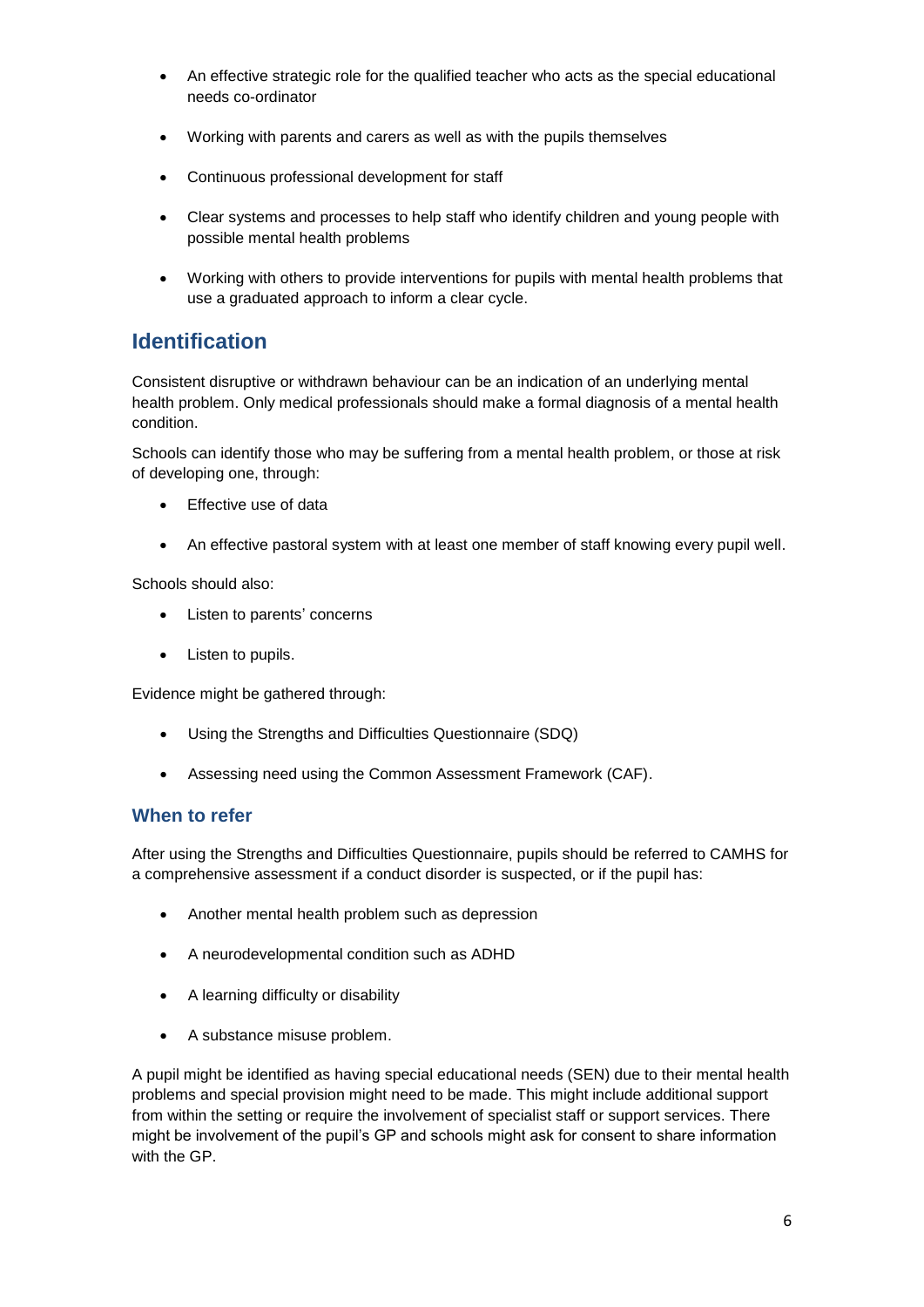## <span id="page-6-0"></span>**Interventions**

#### **Strategies to promote positive mental health**

These include:

- PSHE education which might focus on developing children's resilience and confidence
- Positive classroom management and small group work, e.g. facilities for children with emotional needs such as a 'rainbow room' or 'oasis'
- Counselling
- Child and adolescent psychiatrist either from CAMHS or commissioned directly
- Developing social skills
- Working with parents
- Peer mentoring.

#### **Children with more complex problems**

Additional in-school interventions for pupils with complex problems might include:

- Support to the pupil's teacher
- Additional one-to-one educational support for the pupil
- One-to-one therapeutic work by a mental health specialist
- Medication
- Family support and/or therapy by a mental health professional.

### <span id="page-6-1"></span>**Referral and commissioning**

Schools are advised that they should involve themselves in their local health and wellbeing board to influence services such as CAMHS.

Advice on making a referral to CAMHS includes:

- Using a clear process for identifying children in need of further support, e.g. SDQ
- Documenting evidence of the symptoms
- Encouraging the pupil and their parents to speak to their GP
- Working with local specialist CAMHS to make the referral process as quick and efficient as possible
- Understanding the criteria that will be used by specialist CAMHS
- Having a close working relationship with local specialist CAMHS
- Consulting CAMHS about the most effective things the school can do to support children.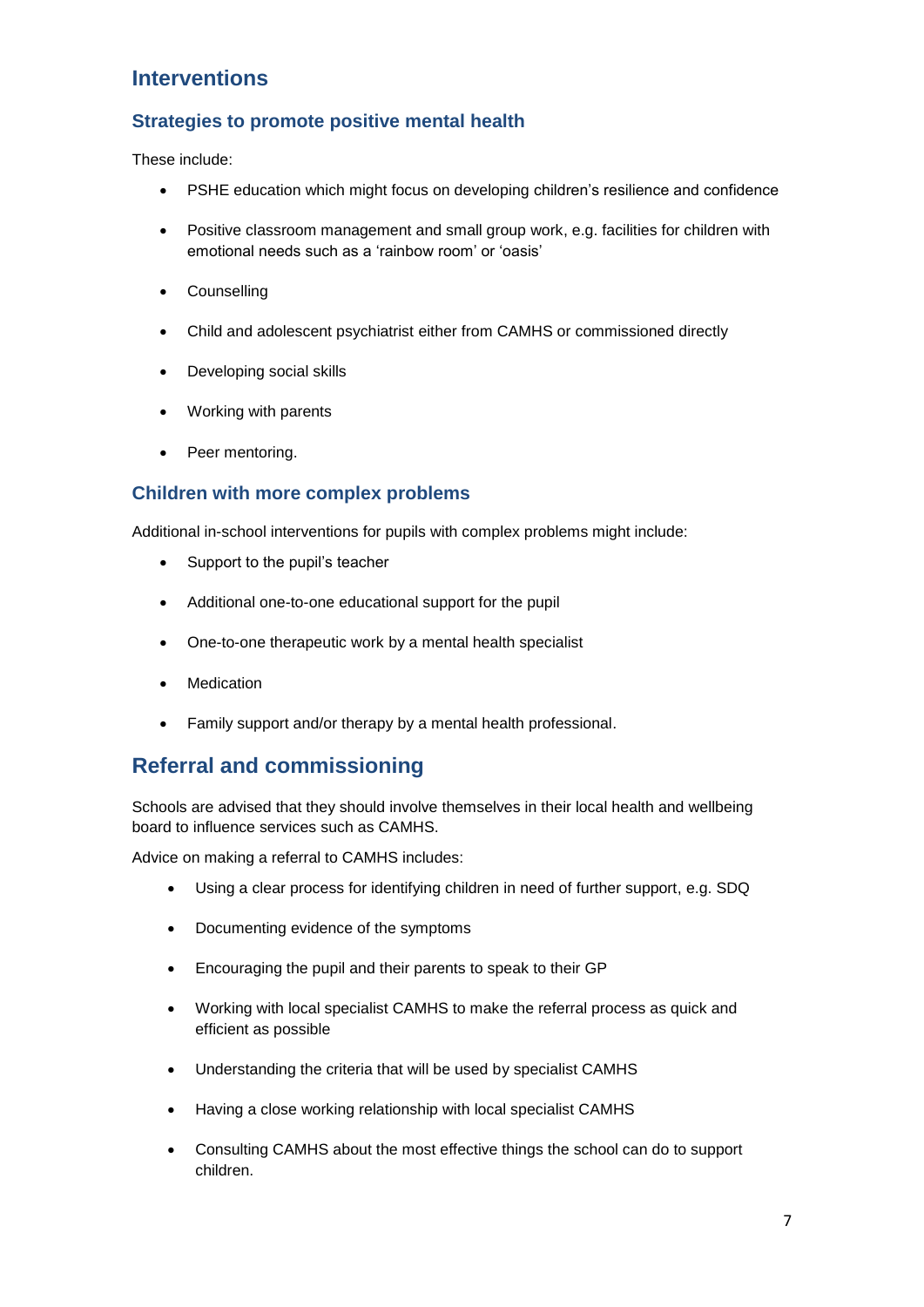Schools can commission services directly from CAMHS or elsewhere and are referred to the BOND programme which is available online. Information about services should also be published in the LA's Local Offer.

### <span id="page-7-0"></span>**Sources of support and information**

**Counselling MindEd** – e-learning to support the training of school and youth counsellors and supervisors:

[http://counsellingminded.com](http://counsellingminded.com/)

**HeadMeds** – website with information about common medication:

[http://www.headmeds.org.uk](http://www.headmeds.org.uk/)

**MindEd** – free e-learning to help adults identify and understand children and young people with mental health issues:

[https://www.minded.org.uk](https://www.minded.org.uk/)

**Young Minds** – website aiming to improve the emotional wellbeing and mental health of children and young people:

[http://www.youngminds.org.uk](http://www.youngminds.org.uk/)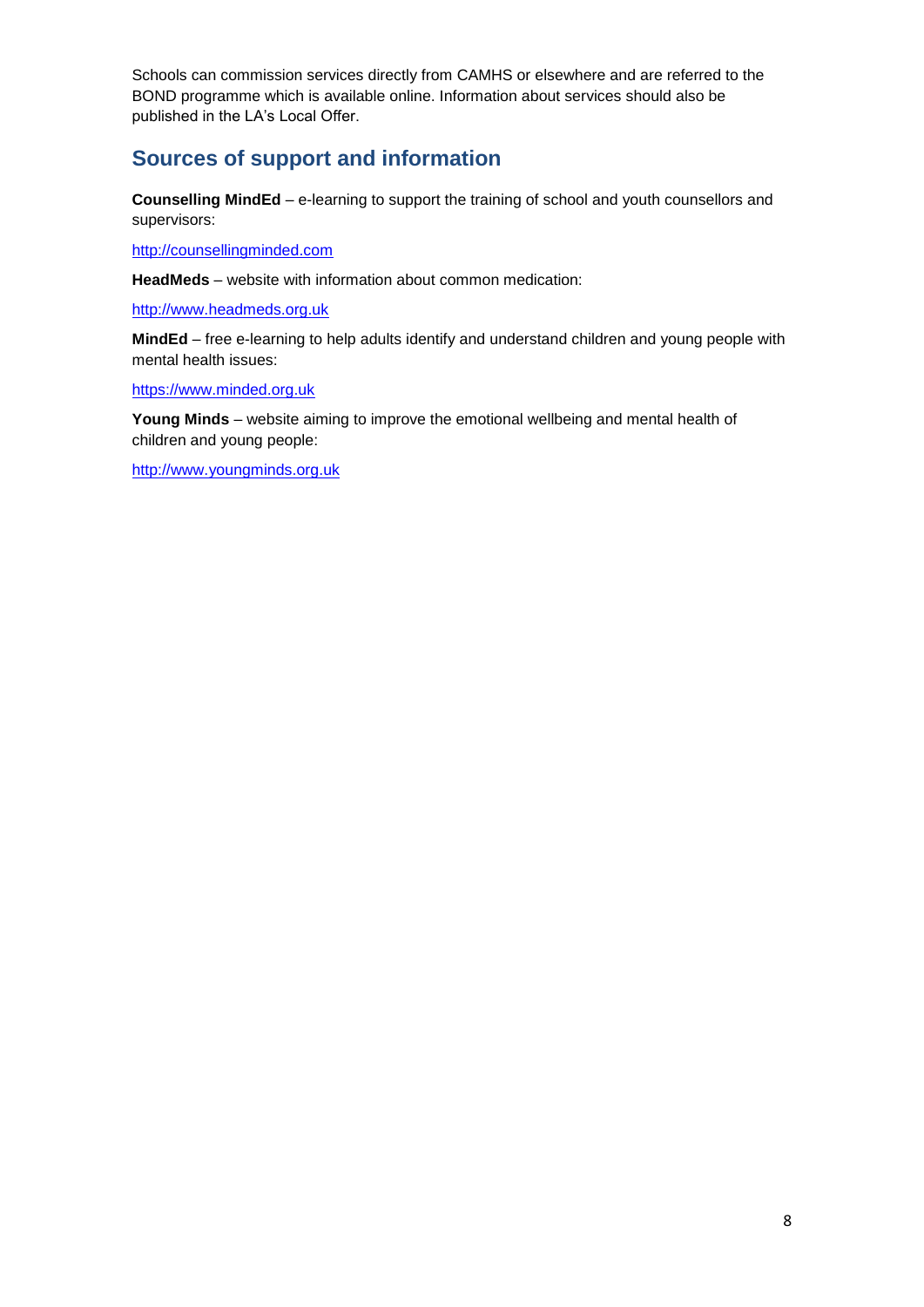# <span id="page-8-0"></span>**Table: how to address the main types of mental health needs**

| <b>Description</b>                                                               | <b>Interventions</b>                                                                           |
|----------------------------------------------------------------------------------|------------------------------------------------------------------------------------------------|
| <b>Conduct disorders</b>                                                         | <b>Primary interventions</b>                                                                   |
| Defiance, aggression, anti-social                                                | Teaching social and emotional skills in combination with parents                               |
| behaviour, stealing and fire-setting                                             | Small group sessions to develop cognitive skills and positive social<br>behaviour              |
|                                                                                  | Parent training programmes to promote problem-solving skills                                   |
|                                                                                  | Nurture groups                                                                                 |
|                                                                                  | Play-based approaches                                                                          |
|                                                                                  | Classroom management techniques                                                                |
|                                                                                  | <b>Secondary interventions</b>                                                                 |
|                                                                                  | Therapeutic approaches that involve working with the family                                    |
|                                                                                  | Multi-systemic therapy                                                                         |
|                                                                                  | Multi-component school-based prevention programmes                                             |
|                                                                                  | Specialist foster placement with professional support                                          |
| <b>Anxiety</b>                                                                   | Regular targeted work with small groups of children<br>$\bullet$                               |
| Generalised anxiety disorder (GAD)                                               | Additional work with parents                                                                   |
| Panic disorder                                                                   | Therapeutic approaches focusing on cognition and behaviour                                     |
| Obsessive-compulsive disorder (OCD)                                              | Training in social skills                                                                      |
| Specific phobias (such as school                                                 | Play-based approaches                                                                          |
| phobia)                                                                          | Psychoanalytic family psychotherapy                                                            |
| Separation anxiety disorder (SAD)                                                |                                                                                                |
|                                                                                  |                                                                                                |
| <b>Depression</b><br>Major depressive disorder (MDD)                             | Regular work with small groups of children focusing on cognition and<br>$\bullet$<br>behaviour |
|                                                                                  | Therapeutic approaches, including family therapy                                               |
| Dysthymic disorder (DD) (depressed<br>mood for at least 2 years)                 | Psychoanalytic child psychotherapy<br>$\bullet$                                                |
|                                                                                  | Non-directive supportive counselling<br>$\bullet$                                              |
| <b>Hyperkinetic disorders</b>                                                    | Use of medication<br>$\bullet$                                                                 |
| Disturbance of activity and attention                                            | Parent education programmes and individual behavioural therapy                                 |
| such as Attention Deficit Hyperactivity<br>Disorder (ADHD)                       | Psychosocial treatments by medical professionals<br>$\bullet$                                  |
|                                                                                  | Training for teachers<br>$\bullet$                                                             |
| <b>Attachment disorders</b>                                                      | Video feedback interventions with a focus on enhancing maternal<br>$\bullet$                   |
| Lack of an affectionate bond with                                                | sensitivity                                                                                    |
| special people                                                                   | Using play to develop more positive child-parent relationships<br>$\bullet$                    |
| <b>Eating disorders</b>                                                          | Therapeutic work with the family<br>$\bullet$                                                  |
| Anorexia nervosa, bulimia nervosa                                                | Individual therapeutic work<br>$\bullet$                                                       |
| <b>Substance misuse</b>                                                          | Therapeutic approaches involving the family<br>$\bullet$                                       |
| Young people who are at risk of long-<br>term dependency                         | Multi-systemic therapy, multi-dimensional family therapy                                       |
|                                                                                  | Developing skills that enhance resilience<br>$\bullet$                                         |
| <b>Deliberate self-harm</b><br>Overdosing, hitting, cutting or burning,          | Brief intervention engaging the child and involving the family<br>$\bullet$                    |
| pulling hair or picking skin, self-                                              | Assessment for psychological disturbance or mental health problems<br>$\bullet$                |
| strangulation. Can also include taking<br>illegal drugs and excessive amounts of | Individual psychodynamic therapies and behavioural treatments                                  |
| alcohol                                                                          |                                                                                                |
| <b>Post-traumatic stress</b>                                                     | Therapeutic support focused on the trauma<br>$\bullet$                                         |
| Following witnessing something deeply                                            |                                                                                                |
| shocking or disturbing                                                           |                                                                                                |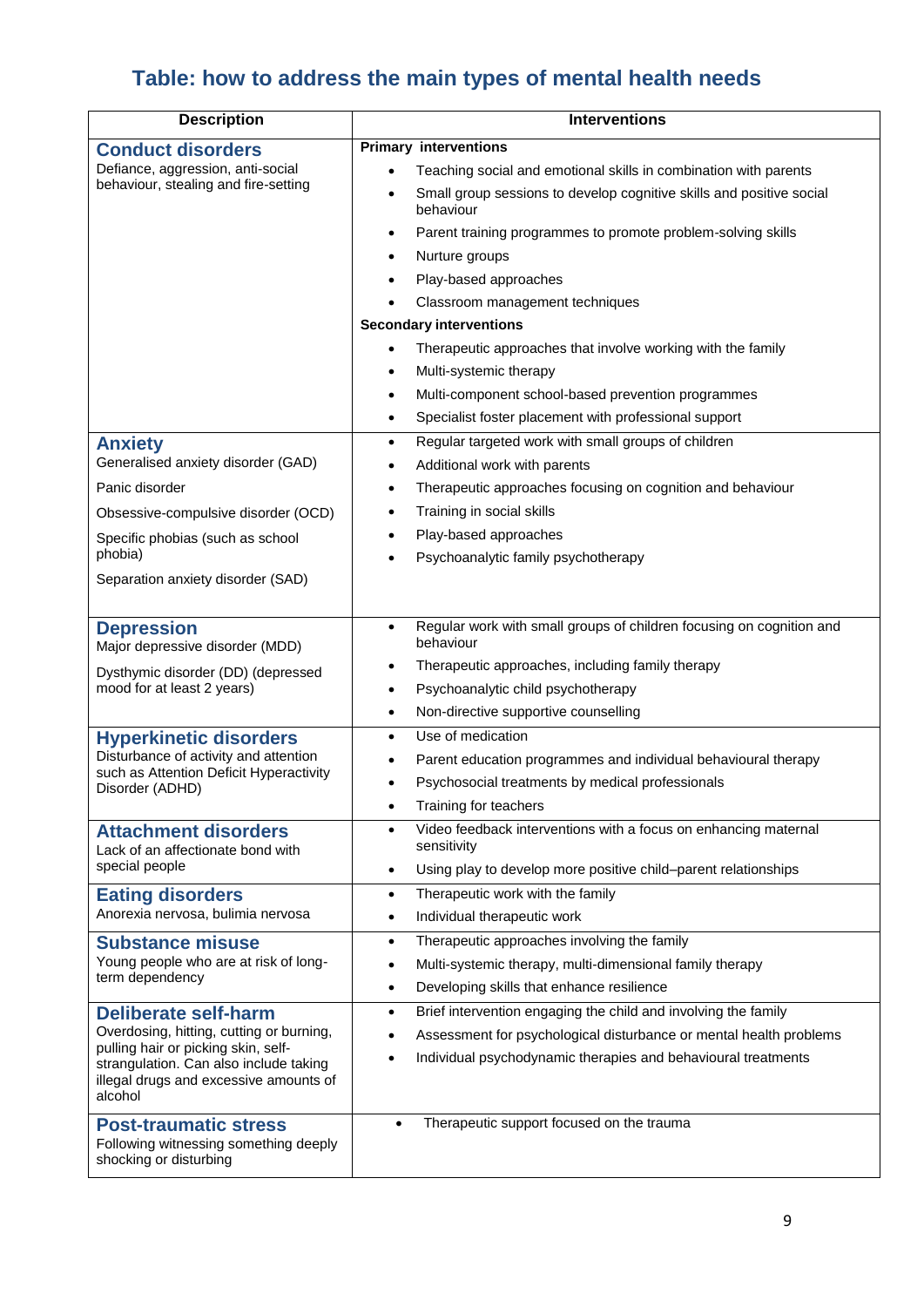## <span id="page-9-0"></span>**Handout: Mental health and behaviour in schools**

### **Background**

This is non-statutory advice which clarifies the responsibilities of schools and what can be done to support children and young people whose behaviour might be related to unmet mental health needs.

It aims to:

- help schools promote positive mental health in their pupils
- address those with less severe problems at an early stage and build their resilience
- help schools identify and support pupils with more severe needs
- help schools make referrals to specialist agencies such as Child and Adolescent Mental Health Services (CAMHS).

Mental health problems referred to in the guidance include:

- emotional disorders e.g. phobias, anxiety states and depression
- conduct disorders e.g. stealing, defiance, fire-setting, aggression and anti-social behaviour
- hyperkinetic disorders e.g. disturbance of activity and attention
- developmental disorders e.g. delay in acquiring certain skills such as speech, social ability or bladder control, primarily affecting children with autism and those with pervasive developmental disorders
- attachment disorders e.g. children who are markedly distressed or socially impaired as a result of an extremely abnormal pattern of attachment to parents or major care givers
- other mental health problems including eating disorders, habit disorders, post-traumatic stress syndromes, somatic disorders; and psychotic disorders e.g. schizophrenia and manic depressive disorder.

#### **The document in full**

The *Mental health and behaviour in schools: Departmental advice for school staff* (Department for Education, June 2014) can be found in PDF format here: **[http://bit.ly/mental-health-and](http://bit.ly/mental-health-and-behaviour)[behaviour](http://bit.ly/mental-health-and-behaviour)**

### **Key points**

- In order to help their pupils succeed, schools have a role to play in supporting them to be resilient and mentally healthy, e.g. through developing protective factors by having clear policies on behaviour and bullying
- Where severe problems occur schools should expect the child to get support elsewhere as well – schools can commission directly from CAMHS or another approved provider
- Schools should ensure that pupils and their families participate as fully as possible in decisions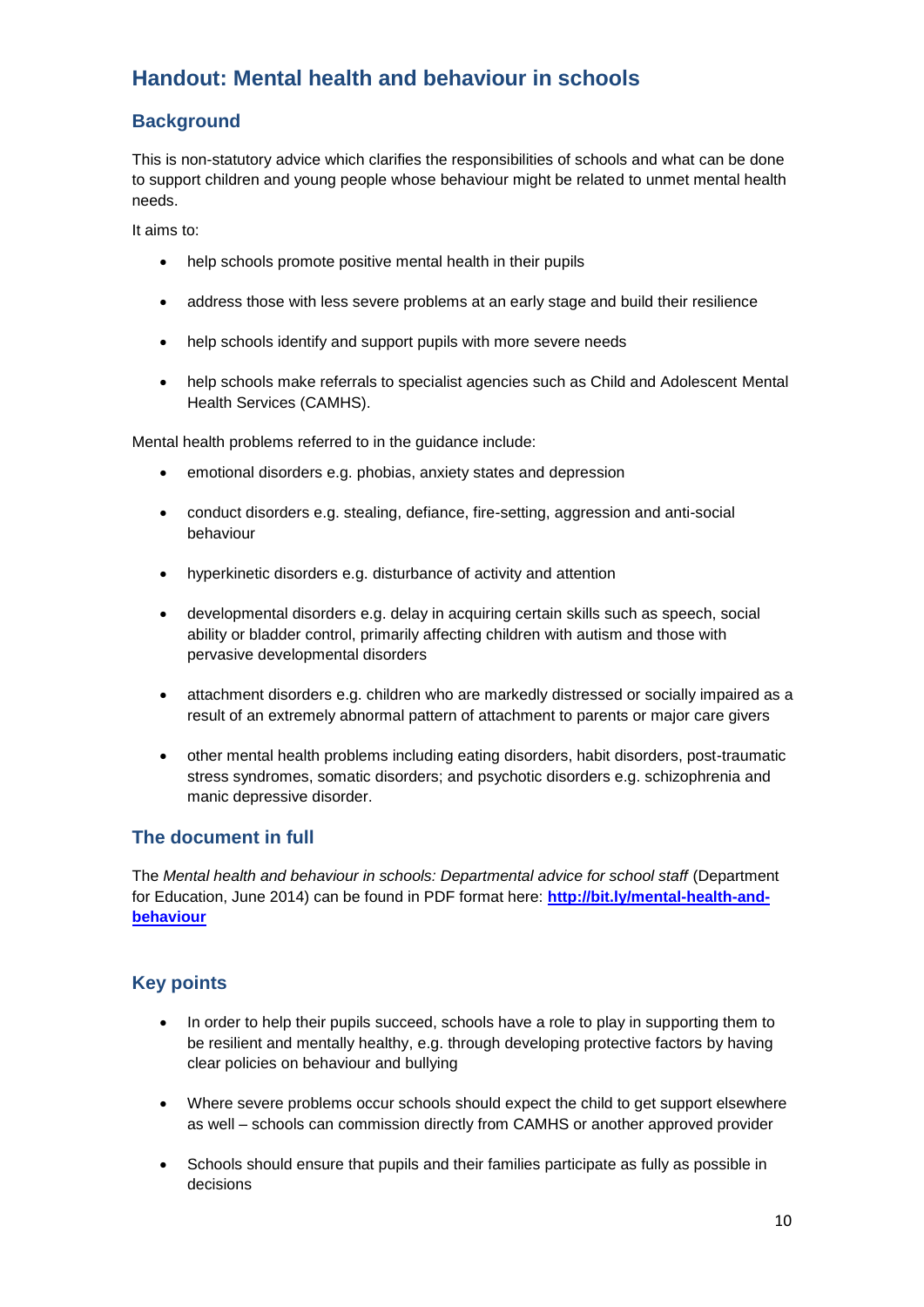- Schools can use the Strengths and Difficulties Questionnaire (SDQ) to help them judge whether individual pupils might be suffering from a diagnosable mental health problem
- MindEd is a free online training tool
- There are little things that schools can do to intervene early and strengthen resilience such as:
	- o PSHE education
	- o Positive classroom management and small group work
	- o Counselling
	- o Providing a child and adolescent psychiatrist
	- o Developing social skills
	- o Working with parents
	- o Peer mentoring
- Where a child has more complex problems a school might need to provide:
	- o Support for the pupil's teacher
	- o Additional educational one to one support for the pupil
	- o One to one therapeutic work by a mental health specialist
	- o Family support and/ or therapy by a mental health professional
- Schools can influence the health services that are commissioned locally through their local Health and Wellbeing Board
- There are national organisations offering materials, help and advice